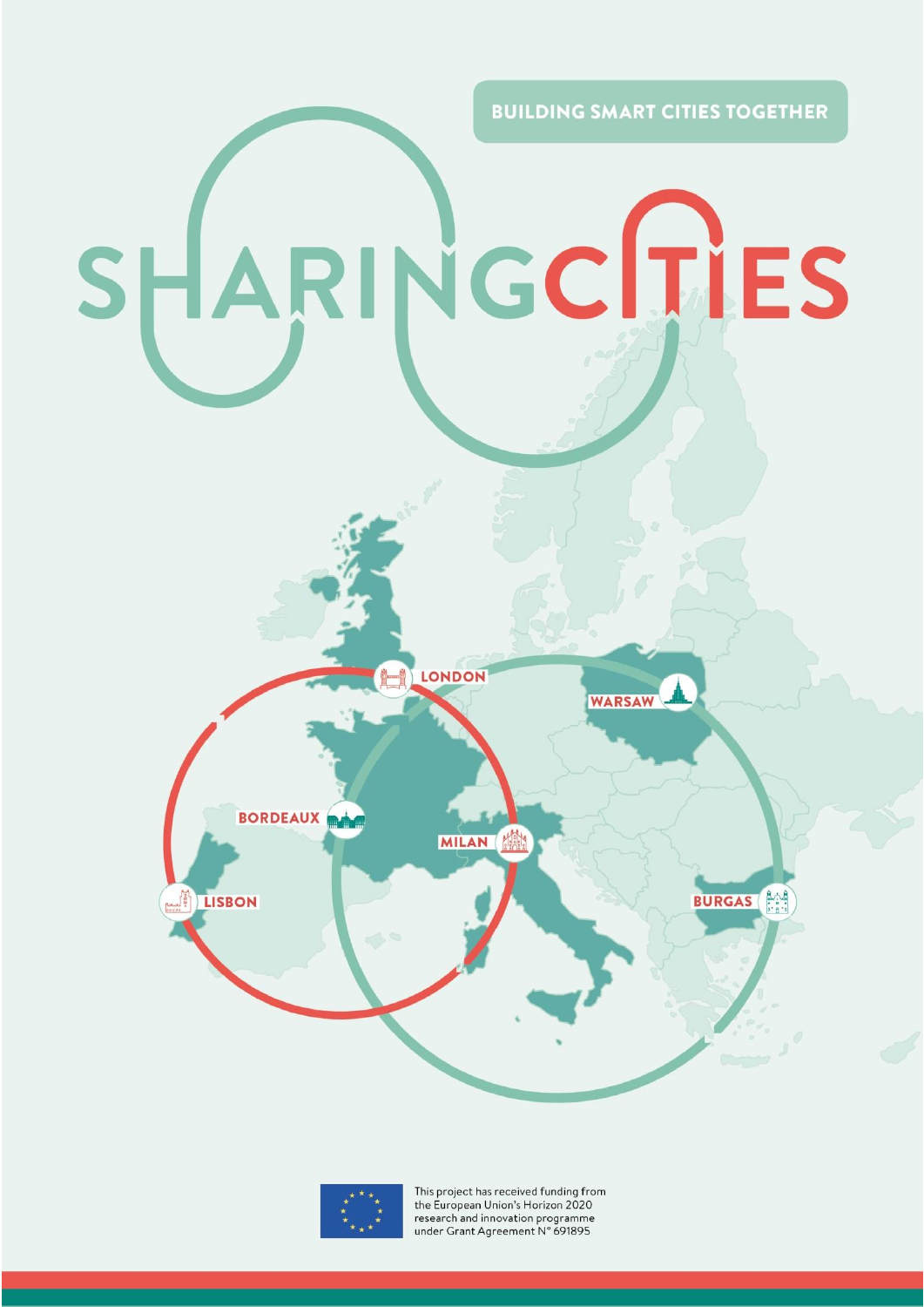# **Deliverable 1.15 Minutes of Project Meetings Sharing Cities Consortium Meeting**

24 – 26 September 2019 City Hall, London SE1 2AA Record of meeting

## **Purpose of the Meeting**

The overall aim for this Consortium Meeting was to bring together Sharing Cities partners with demand for the measures and successful technologies that the programme has implemented. Commercial partners had an opportunity to showcase their role in this programme during the Sharing Cities Trade Show on the Wednesday of Consortium Meeting which was an open house style event that also explored our use cases and promoted the business models used. The audience, representing demand for the measures, were drawn from the cities we have engaged with across the programme, SCC01 network and more widely, from boroughs here in London and a network of other relevant stakeholders.

\_\_\_\_\_\_\_\_\_\_\_\_\_\_\_\_\_\_\_\_\_\_\_\_\_\_\_\_\_\_\_\_\_\_\_\_\_\_\_\_\_\_\_\_\_

This Consortium Meeting also bought together our Sharing Cities Sponsors from both Lighthouse and Fellow Cities to discuss progress on our replication and scale-up ambitions, and on Thursday the programme hosted INEA for our Periodic Review.

## **Outline of Agenda**

#### **Day 1 – Tuesday 24 September**

- Design Forum
- Programme Board
- Partner side-meetings as required
- Informal Dinner

#### **Day 2 – Wednesday 25 September**

- Sharing Cities Trade Show
- Sponsor Board
- Partner side meetings as required
- Formal Dinner

#### **Day 3 – Thursday 26 September**

• Periodic Review with INEA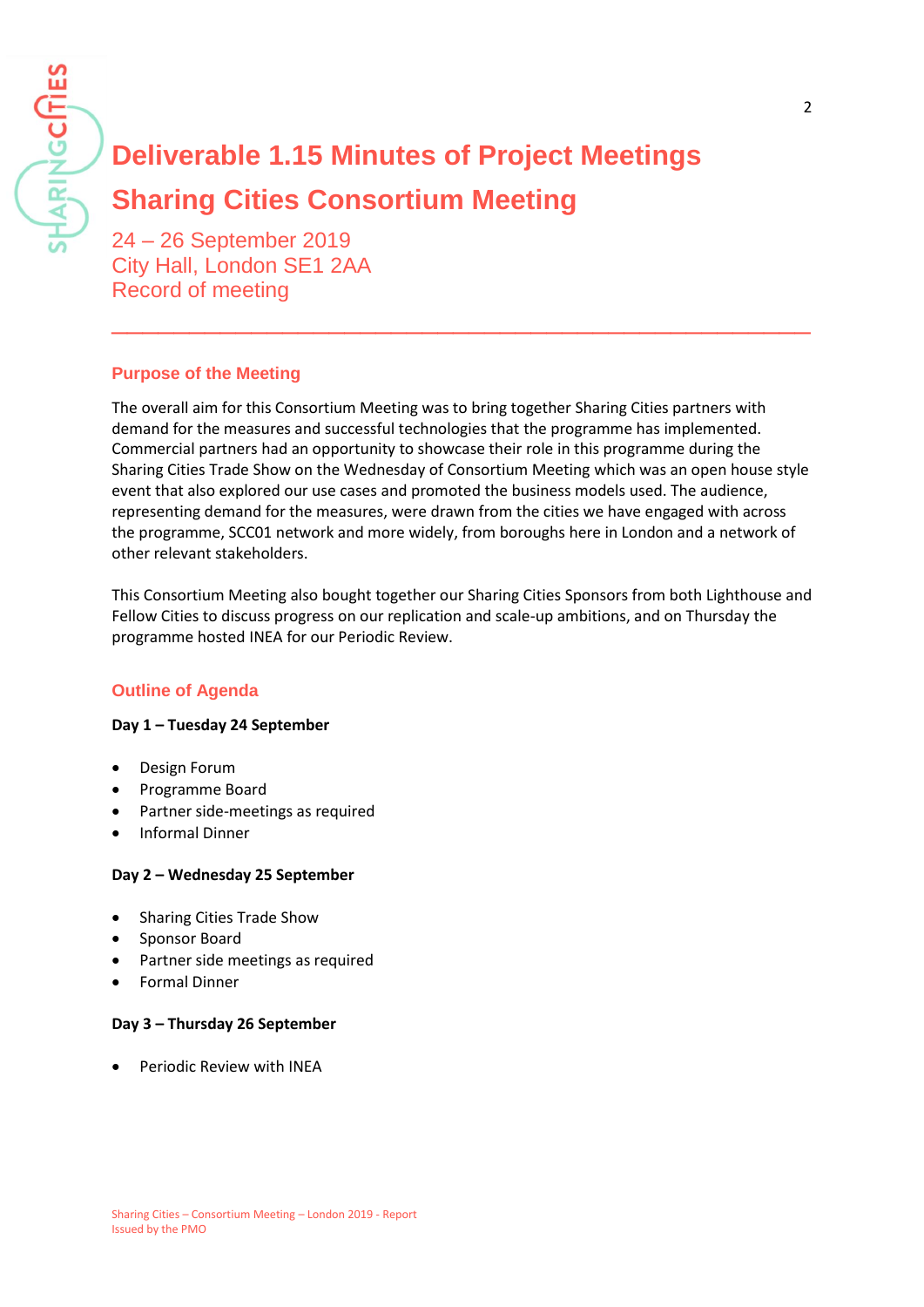# **DAY ONE: TUESDAY 24 SEPTEMBER 2019**

## **Design Forum, 9.30 – 13.00**

#### Attendees

- Sharing Cities PMO
- All Work Package and City Leads
- Selected Partners

This was an extraordinary meeting of Design Forum dedicated to preparation for the Periodic Review with INEA on Thursday 26 September. Work Pacakge Leads ran through a brief overview of their intended Periodic Review presentations followed by a discussion of key issues amongst the group.

The meeting was chaired by PMO Partnership Lead Jem McKenna-Percy.

## **Programme Board, 14.00 – 16.00**

#### Attendees

- Sharing Cities Programme Director and SRO (Chair)
- Sharing Cities Compliance Lead (Clerk)
- All City Leads
- WP3 Lead

The meeting convened the programme's City Leads to discuss and decide on key programme issues such as delays to Building Retrofit.

## **Partner Side-Meetings, various times**

Partners that had already arrived in London met informally to discuss a range of topics. Despite an unprecendented amount of flooding in City Hall, Fellow Cities achieved a very successful meeting with Eurocities and the WP4 lead on replication of the USP!

## **DAY TWO: WEDNESDAY 25 SEPTEMBER 2019**

#### **Sharing Cities Trade Show**

#### Attendees

| <b>Name</b>             | <b>Organisation</b>     |
|-------------------------|-------------------------|
| <b>Adam Evans</b>       | LB Tower Hamlets        |
| <b>Alison Noehrbass</b> | City of London          |
| Andrea Canevazzi        | AMAT                    |
| Anna-Maria Spyriouni    | GLA                     |
| Aruna Sivakumar         | Imperial College London |
| <b>Boris Cambazard</b>  | Bordeaux Métropole      |
| <b>Brooke Flanagan</b>  | <b>EUROCITIES</b>       |
| Catarina Rolim          | IST                     |
| Caterina Benvenuto      | Legambiente             |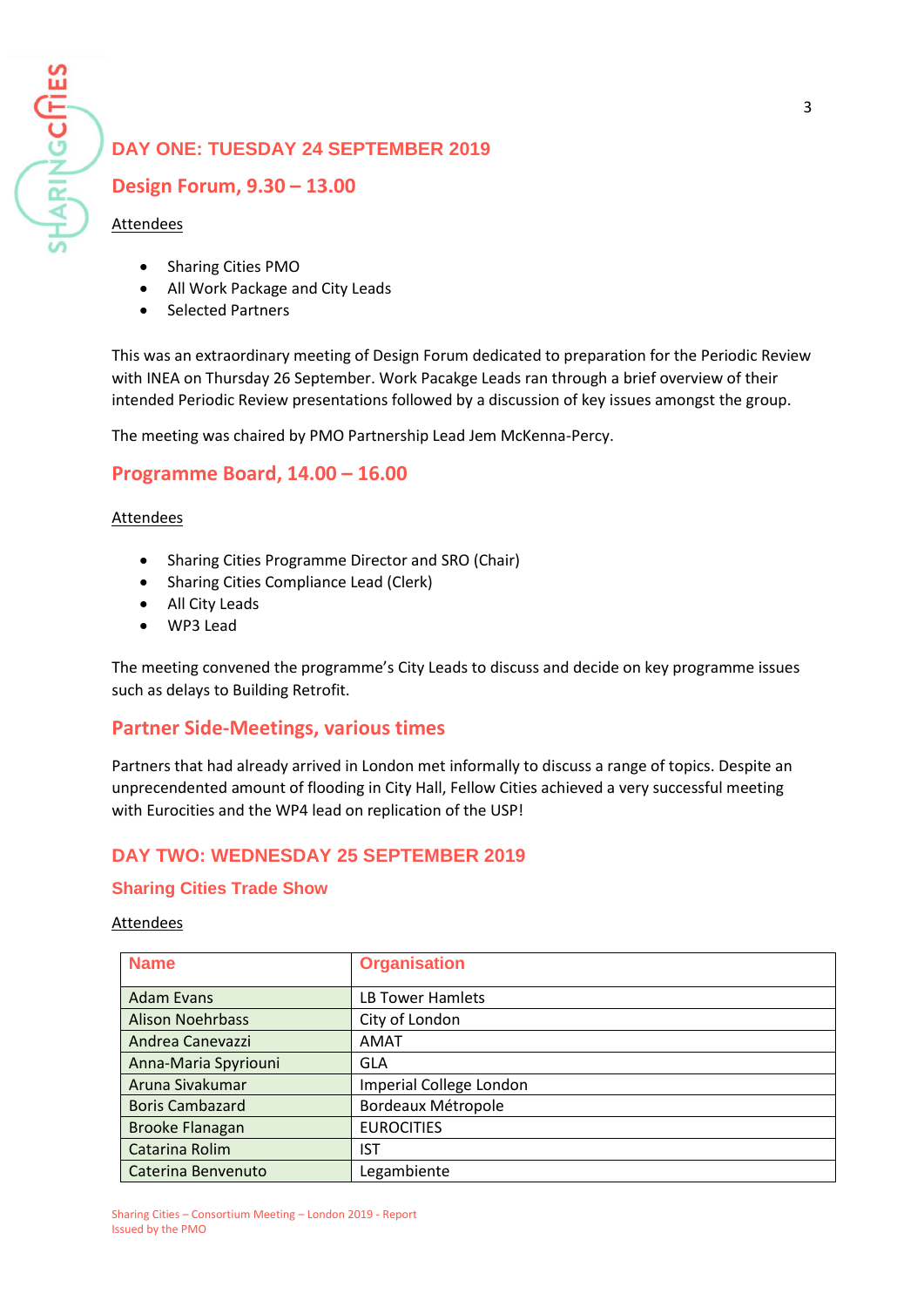$\frac{1}{\sqrt{\left|\mathbf{v}_{B}\right|}\sqrt{\left|\mathbf{c}_{C}\right|}}$ 

| Cecilia Hugony                | Teicos                               |
|-------------------------------|--------------------------------------|
| Ceri Beynon-Davies            | <b>GLA</b>                           |
| <b>Charlotte Bondu</b>        | <b>Bordeaux</b>                      |
| Chris Johns                   | Digital Transport Signs / PassageWay |
| Claire Jamieson               | GLA                                  |
| Damiano Di Simine             | LEGAMBIENTE                          |
| <b>Eduardo Silva</b>          | Lisboa eNova                         |
| <b>Edward O'Dwyer</b>         | Imperial College London              |
| <b>Fiona Lalo</b>             | <b>GLA</b>                           |
| <b>Francesco Manca</b>        | Imperial College London              |
| <b>Francesco Marchet</b>      | <b>Connected Places Catapult</b>     |
| <b>Francesco Papa</b>         | UrbanDNA                             |
| <b>Gabriel Jacqmin</b>        | <b>EUROCITIES</b>                    |
| Giuliana Gemini               | Poliedra                             |
| Giuseppe Salvia               | Politecnico di Milano (DAStU)        |
| <b>Graham Colclough</b>       | UrbanDNA                             |
| <b>Herve Solignac Lecomte</b> | UrbanDNA                             |
| <b>Irene Vegetti</b>          | Poliedra                             |
| Jana Koleva                   | <b>Burgas Municipality</b>           |
| <b>Jason Warwick</b>          | UrbanDNA                             |
| Jem McKenna-Percy             | <b>GLA</b>                           |
| Jemma Hoare                   | <b>RB</b> Greenwich                  |
| Jemma Hoare                   | Royal Borough of Greenwich           |
| João Caetano                  | <b>CEIIA</b>                         |
| João Tremoceiro               | Lisbon City Hall                     |
| <b>John Neves</b>             | Portsmouth City Council              |
| <b>Jude Hassall</b>           | <b>GLA</b>                           |
| Julia Strubel                 | Catalonia Trade & Investment         |
| Justyna Glusman               | City of Warsaw                       |
| <b>Kate Hand</b>              | London Councils / LEDNet             |
| <b>Kostas Zavitsas</b>        | Imperial                             |
| Lisa Stafford                 | London & Partners                    |
| Madalena Seabra               | Reabilita                            |
| <b>Manuel Ceva</b>            | <b>Insight Signals</b>               |
| Maria Valentin Palgaard       | London & Partners                    |
| Mark Say                      | UKauthroity                          |
| Marta                         | <b>Teicos</b>                        |
| <b>Martin Chaney</b>          | <b>GLA</b>                           |
| <b>Martin Wylie</b>           | Portsmouth City Council              |
| <b>Miranda Sharp</b>          | <b>Ordnance Survey</b>               |
| <b>Nathan Pierce</b>          | <b>GLA</b>                           |
| Nuno Sardinha                 | <b>EMEL</b>                          |
| <b>Nusrat Yousuf</b>          | <b>GLA</b>                           |
| Onyeka Onyekwelu              | LOTI                                 |
| Opama Khan                    | LB Croydon                           |
| <b>Patrick Malischewski</b>   | <b>BORDEUX METROPOLE</b>             |
| <b>Paula Matos</b>            | Lisbon Municipality                  |
| Renato Galliano               | Comune di Milano                     |
| <b>Rene Perkins</b>           | CityMaaS                             |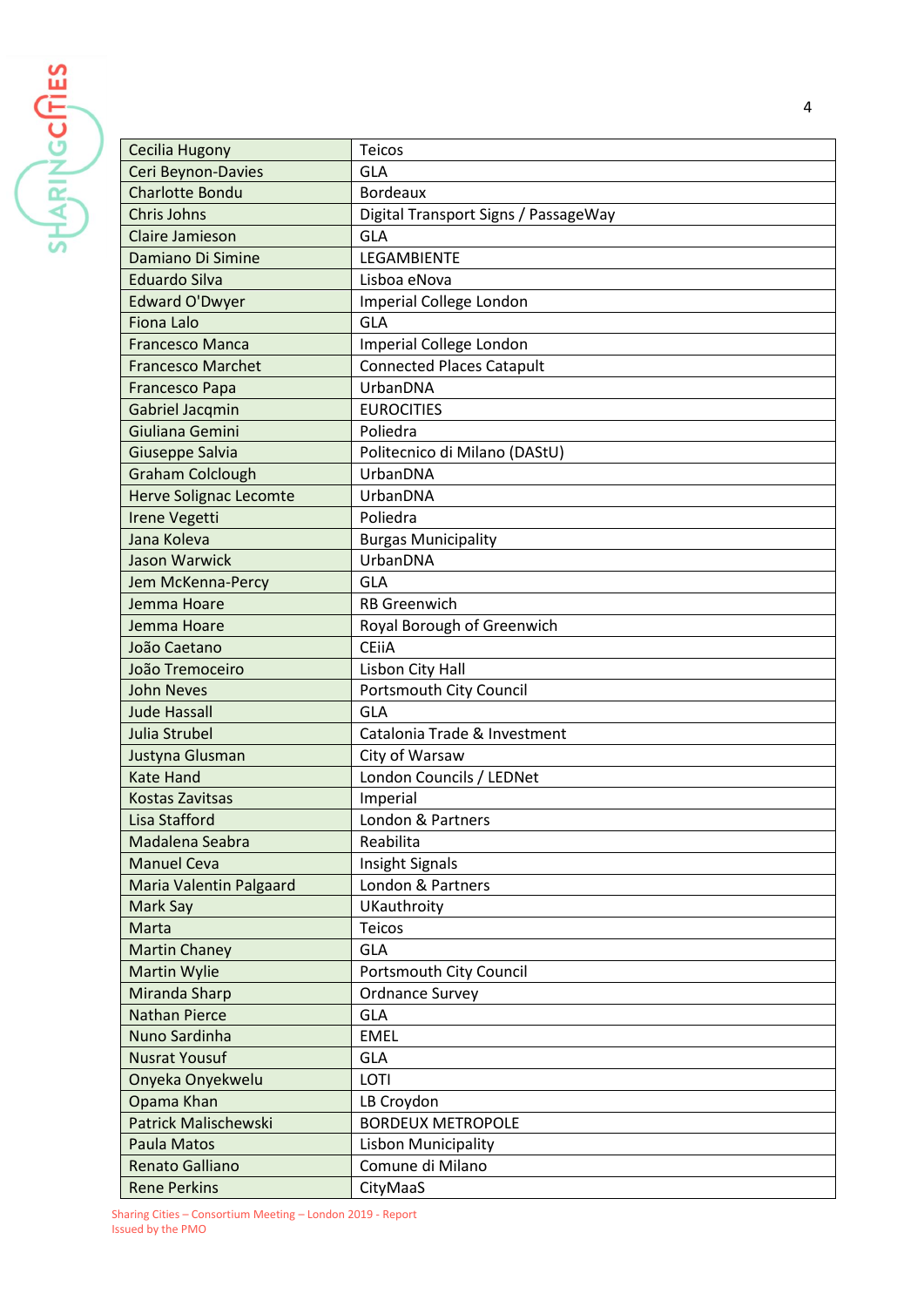

| <b>Robert Hunt</b>      | LB Croydon                       |
|-------------------------|----------------------------------|
| <b>Roberto Nocerino</b> | City of Milan                    |
| <b>Ruth Knight</b>      | <b>GLA</b>                       |
| Sandeep Duggal          | <b>GLA</b>                       |
| Sara Filipponi          | Siemens                          |
| Sarah Butler            | <b>RBG</b>                       |
| Sarah Wray              | SmartCitiesWorld.net             |
| <b>Shaun Gibbons</b>    | <b>GLA</b>                       |
| Stephen De-Souza        | <b>GLA</b>                       |
| Susana Silva            | <b>CEIIA</b>                     |
| <b>Telma Mota</b>       | <b>Altice Labs</b>               |
| <b>Toby Hiles</b>       | AppyWay                          |
| Tom White               | <b>Connected Places Catapult</b> |
| <b>Vera Nunes</b>       | <b>EDP</b>                       |
| <b>Victor Sellwood</b>  | <b>Siemens</b>                   |

## **Agenda**

**Item**

#### **Registration and Refreshments**

#### **Welcome and opening presentation**

• Sharing Cities – Unlocking the market potential of collaboration (Nathan Pierce, SC SRO / Programme Director, Head of Smart London Team, GLA)

#### **Technical Demonstrations and Q&A**

- Digital Social Market: Francesco Marchet (FCC) / Piero Pelizzaro (Milan Municipality) on SharingMi
- Lisbon City Hall retrofit: Eduardo Silva and Joao Tremoceiro (Lisboa e-Nova)
- Building Retrofit innovations and co-design process: Cecilia Hugony (Teicos)
- eMobility: Joao Caetano (CEiiA)
- Sustainable Energy Management Systems (SEMS) and its application in London: Sarah Butler (Digital Greenwich) and Victor Sellwood (Siemens UK) )

#### Q&A facilitated by Shaun Gibbons, GLA

#### **Sharing Cities Exhibition and Informal Matchmaking**

- Digital Social Market Future Cities Catapult / Connected Places Catapult
- SEMS Siemens UK / Sensor tool & micro-grid optimisation Siemens IT
- eMobility Measures CEiiA
- Building Retrofit Teicos
- HEMS System EDP
- Business Models and Decision Support Tool UrbanDNA
- London Datastore GLA

#### **Networking lunch**

This was a very successful first Trade Show held by the Sharing Cities programme and we intend to follow up on this success at the next Consortium Meeting in Lisbon, Spring 2020.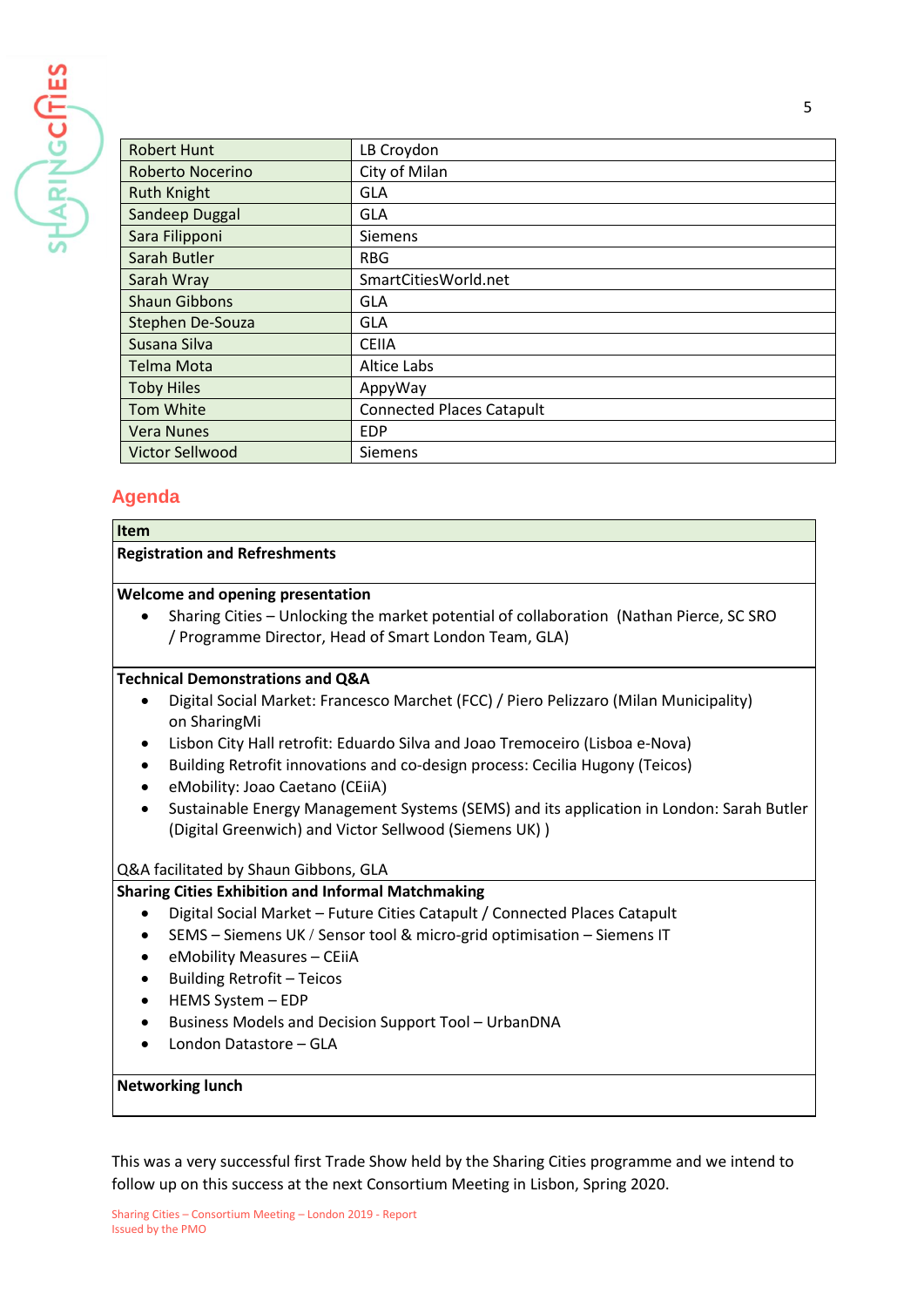The PMO and other partners have brokered many conversations following the Trade Show connecting supply and demand, and examples of engagement of the participants can be seen via the @CitiesSharing twitter feed below.

All presentations are available on the Sharing Cities google drive.



SharingCities @CitiesSharing · Sep 25

Already tremendous results after the retrofit of Lisbon City Hall, where all work done respected cultural heritage buildings' requirements @CamaraLisboa @Lisboaenova



 $\circ$ t7 2  $O9$ 



Toby Hiles @HilesToby · Sep 25

Great series of presentations. Foodfir thought. Thank you @CitiesSharing for sharing, @LDN\_gov and @NathanPierceUK for hosting, some familiar faces spoken with, & new contacts and cities introduced to @appy\_way I'd call that a good event!



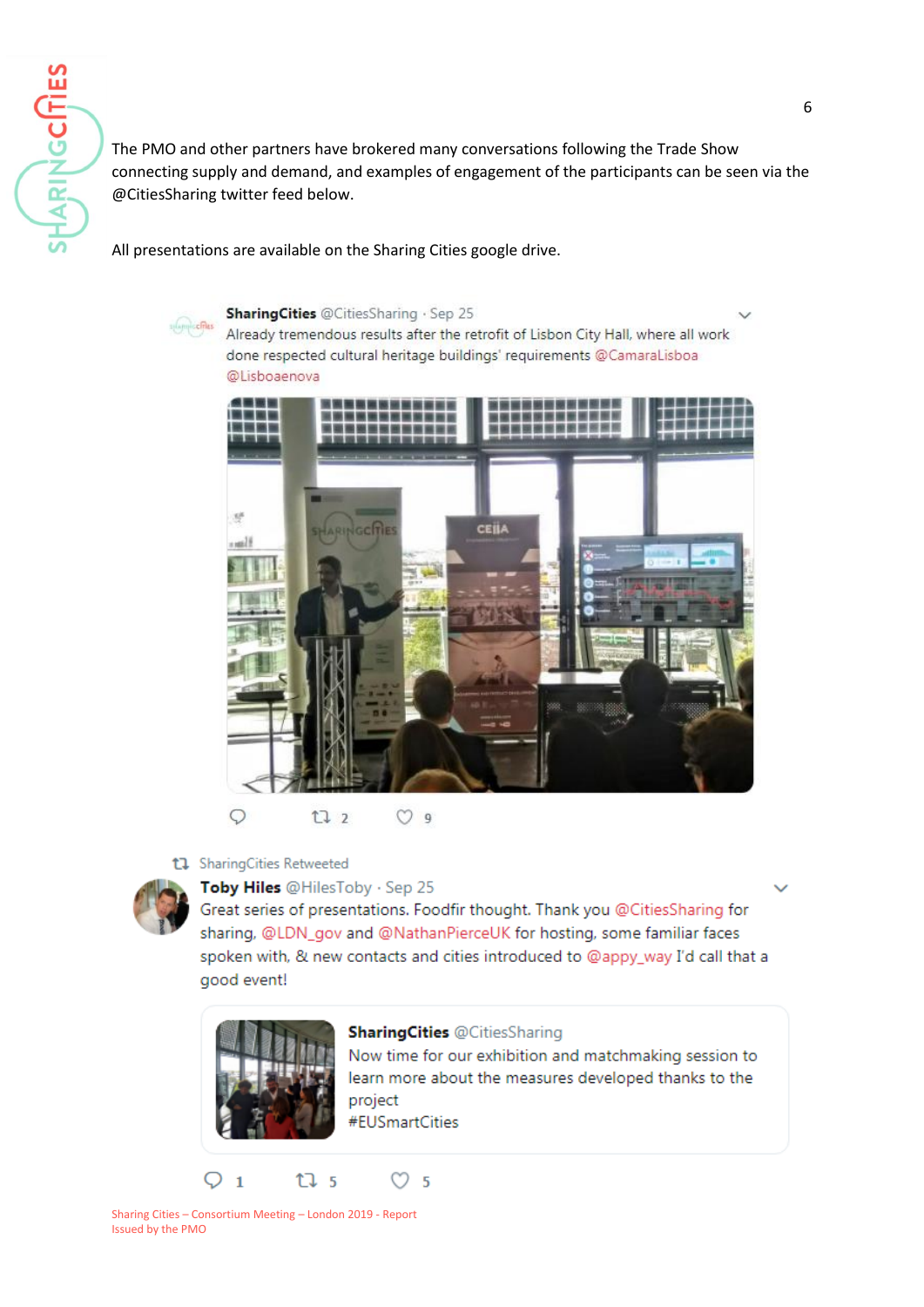

#### t1 SharingCities Retweeted

## Nathan Pierce @NathanPierceUK · Sep 25

Excellent presentation from our digital social market team, demonstrating how citizens can interact with their city #sharingcities @CitiesSharing



 $\circ$  $\heartsuit$  23 t7 9

# **Sponsors Board, 15.00 – 16.30**

#### Attendees

| City /              | Name and Role (board members in bold)                                              |
|---------------------|------------------------------------------------------------------------------------|
| <b>Organisation</b> |                                                                                    |
| GLA & PMO           | Nathan Pierce, Programme Director and Head, Smart London Team (Chair)<br>٠         |
|                     | Jem McKenna-Percy, Programme Manager - Partnership Lead (Actions)<br>$\bullet$     |
| Milan               | Renato Galliano, Director of Urban Economy and Employment                          |
|                     | Roberto Nocerino, Sharing Cities Project Manager<br>$\bullet$                      |
| Lisbon              | João Tremoceiro, Chief Data Officer and Head of Urban Intelligence Dept            |
|                     | Paula Matos, Sharing Cities Project Manager<br>$\bullet$                           |
| Greenwich           | <b>Councillor Stephen Brain, Royal Borough of Greenwich</b>                        |
|                     | Trevor Dorling, Director of Digital Greenwich and Greenwich City Lead<br>$\bullet$ |
|                     | Sarah Butler, Sharing Cities Project Coordinator, Digital Greenwich<br>٠           |
| <b>Burgas</b>       | Ruska Boyadzhieva, Deputy Mayor<br>٠                                               |
|                     | Jana Koleva, Sharing Cities Project Manager<br>٠                                   |
| <b>Bordeaux</b>     | Florence Forzy-Raffard, Deputy Mayor<br>$\bullet$                                  |
|                     | Christophe Colinet, Bordeaux City Lead<br>٠                                        |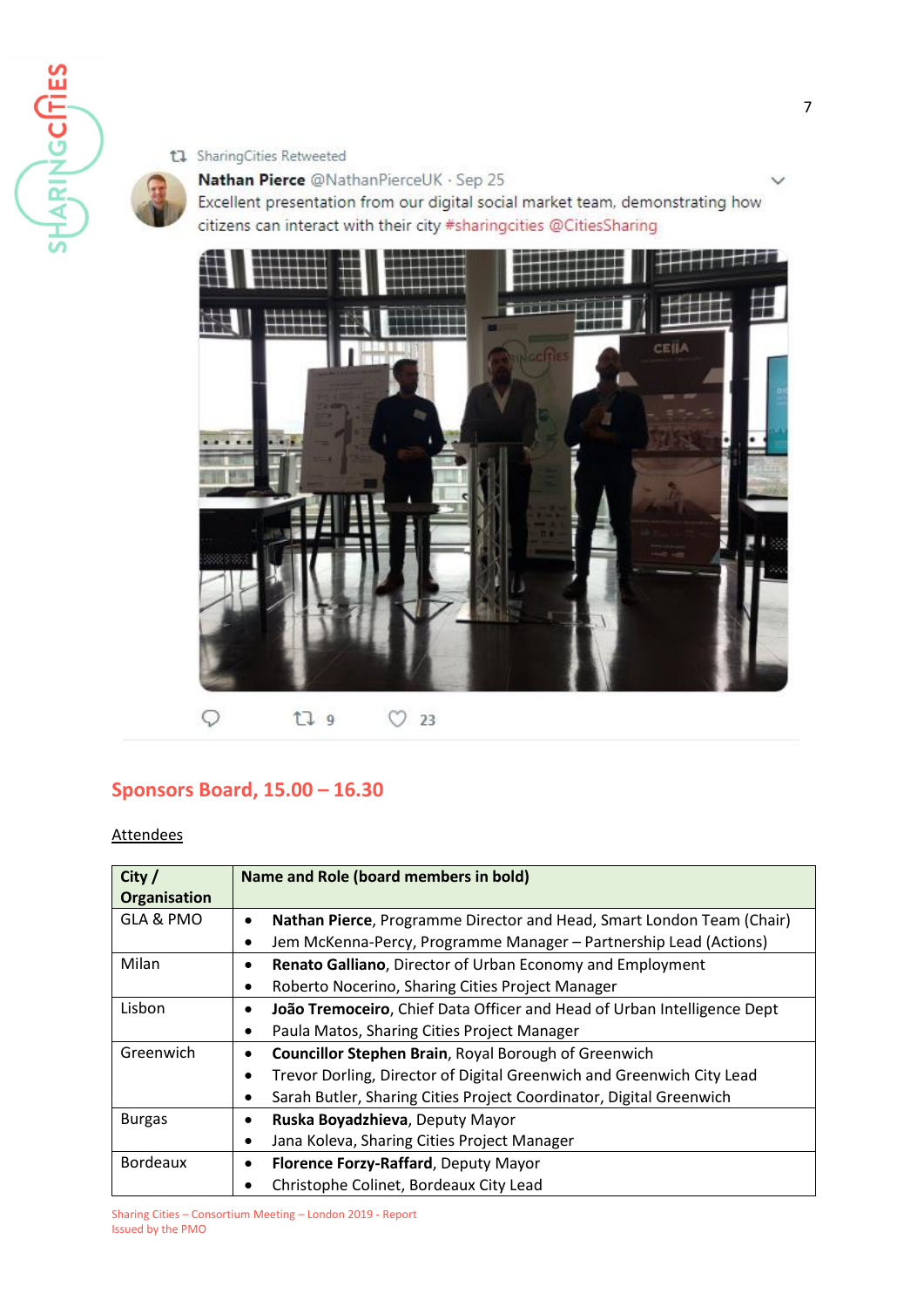|        | Charlotte Bondu, Sharing Cities Project Manager<br>$\bullet$         |
|--------|----------------------------------------------------------------------|
|        | Patrick Malishewski - Bordeaux.<br>$\bullet$                         |
| Warsaw | Justyna Glusman, Director on Sustainable Development and Green Areas |
| Other  | Aruna Sivakumar, WP8 Lead (Imperial College London)<br>$\bullet$     |
|        | Herve Solignac, Sharing Cities Advisor - Facilitator<br>٠            |

- NP began with a presentation on what the programme has achieved since the last Sponsor Board meeting in September 2018, and the relevance of this for cities and Sponsors.
- The focus of the meeting was about delivering on the Sharing Cities audacious goals, and the insights from Sponsors about what the cities are most proud of and what have been the most effective ways to achieve replication. The key points captured from the meeting are below.

#### **What achievements are we most proud of?**

Lisbon:

HARINGCITIES

- o Mobility more than 700 bicycles, at the outset was impossible to imagine that
- o Multiplicity of mobility measures
- Expectations of the city have been raised
- Bordeaux:
	- o Sharing Cities has given us inspiration on the USP / Retrofit / eMobility
	- $\degree$  28 municipalities in Bordeaux that are starting to share resources SC has helped us work without siloes, we had aims and leverage to get people driving forward. Helped departments internally see the way forward.
	- $\circ$  Inspiring visit on retrofit to Milan in Bordeaux have building renovation programme aim to refurbish 9000 apartments per year (2,500 per year approx. at the moment), but thanks to Milan visit feel can improve process particularly on private buildings.
- Milan:
	- o Has raised the level of ambition. Every large organisation is organised in siloes but SC enabled us to cut through this, despite being a small team, and deliver on a large European project. There was an understanding that the entire city would lose credibility with the European Commission and partners involved if they failed. Sharing Cities provides you with credibility to instruct colleagues and change priorities.
	- o Have been able to experiment with new PPPs with private companies.
- Pan-London:
	- $\circ$  Has triggered work on how we look at developments across whole city and how we provide more guidance to boroughs, business and academic institutions on what makes a good sustainable smart new development.
	- o Huge value in working with other cities clearly demonstrated.
	- o Smart infrastructure project for the GLA, want to get funding for this and will take SC measures and replicate them across London as much as possible.
- Warsaw:
	- $\circ$  SC was pilot but we have expanded it. 70 million euros now granted from city council.
	- $\circ$  Looking at the experiences of other cities, discovering models of retrofit, engagement with citizens in terms of involving them in defining an issue & preparing scenarios and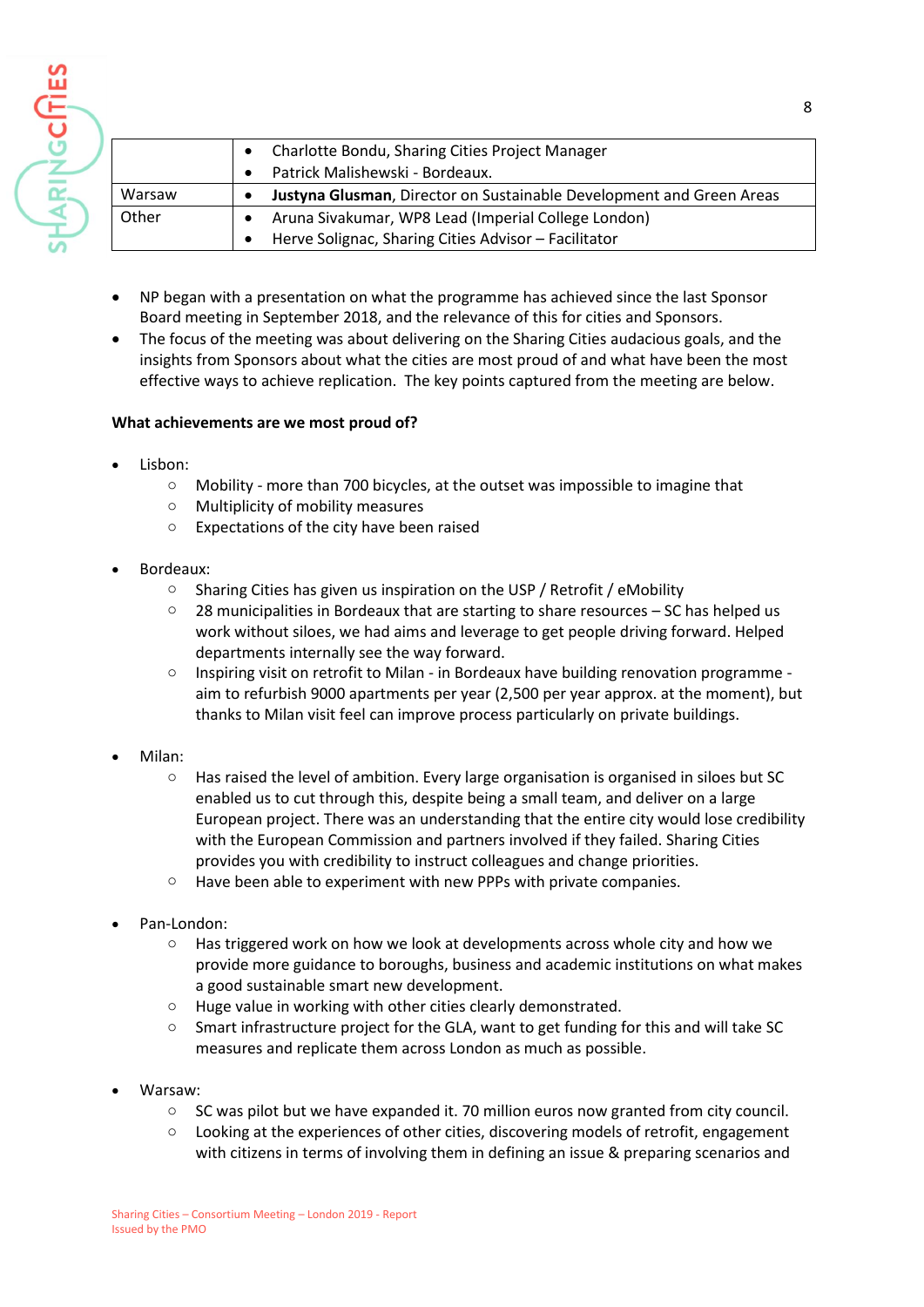

handing decisions to end users. This is not a common approach in Poland, so they have learnt a lot.

- $\circ$  We have 20,000 houses heated with coal, cannot address air quality this way. In municipal houses have 82,000 and 70% of them require retrofit - financial and organisational challenges.
- Greenwich:
	- o SC added impetus to raising the profile of smart within the council, showing potential in terms of integrated approach from smart cities innovation.
	- $\circ$  Wider benefits are from working with the other cities where there is a direct link e.g. retrofit and eMobility.
	- o Work around SEMS and energy components of retrofit programme as will have most immediate replication and scale-up within the city. Borough now has £6m annual programme to upgrade community heating systems on estates. All of that funding over the next 10 years will take account of the work done on SC.
- Burgas:
	- $\circ$  There has been a change in attitude regarding the investment process used by the municipality.
	- $\circ$  Place measures have had a great influence on how they look at urban spaces, seeing them not just as infrastructure but potential to bring in new investment.
	- $\circ$  On people, the administration has realised they weren't allowing for enough creativity in innovation, seeing how other cities do it has helped.
	- o On platform, a step-change in Burgas is taking place as they try to bring all infrastructure and all the related processes in the city into one dashboard.

#### **What have been the most effective ways to achieve replication?**

- Lisbon: doing things simply in a way that is easy to implement and therefore replicate, things that are easy to use for citizens.
- Milan: New municipality Resilience Department launched last year as legacy of SC in partnership with Rockefeller foundation. The type of partnership you have has a big influence on replication.
- Pan-London: London Datastore will look to replicate with other 33 boroughs as can now feed live data into Datastore. Before Sharing Cities data was uploaded manually, now the Datastore is able accept live data feeds.
- Warsaw: Transferring knowledge gained to neighbouring communities. Up to 50-60% of pollution comes into Warsaw from neighbouring municipalities, so starting a programme to model solutions. This would bring highest impact for Warsaw.
- Greenwich: Key to replication is about demonstrating value of measures that they introduce. Not all measures are complete and still need to be evaluated. Therefore journey is still a long one as if can show savings and positive impact on communities then replication that much easier.
- Burgas: Starting to prepare for next funding period. With new EC regulations, 20% of programme funding should contribute to regional investments. Replication concept should be mapped into programmatic initiatives.